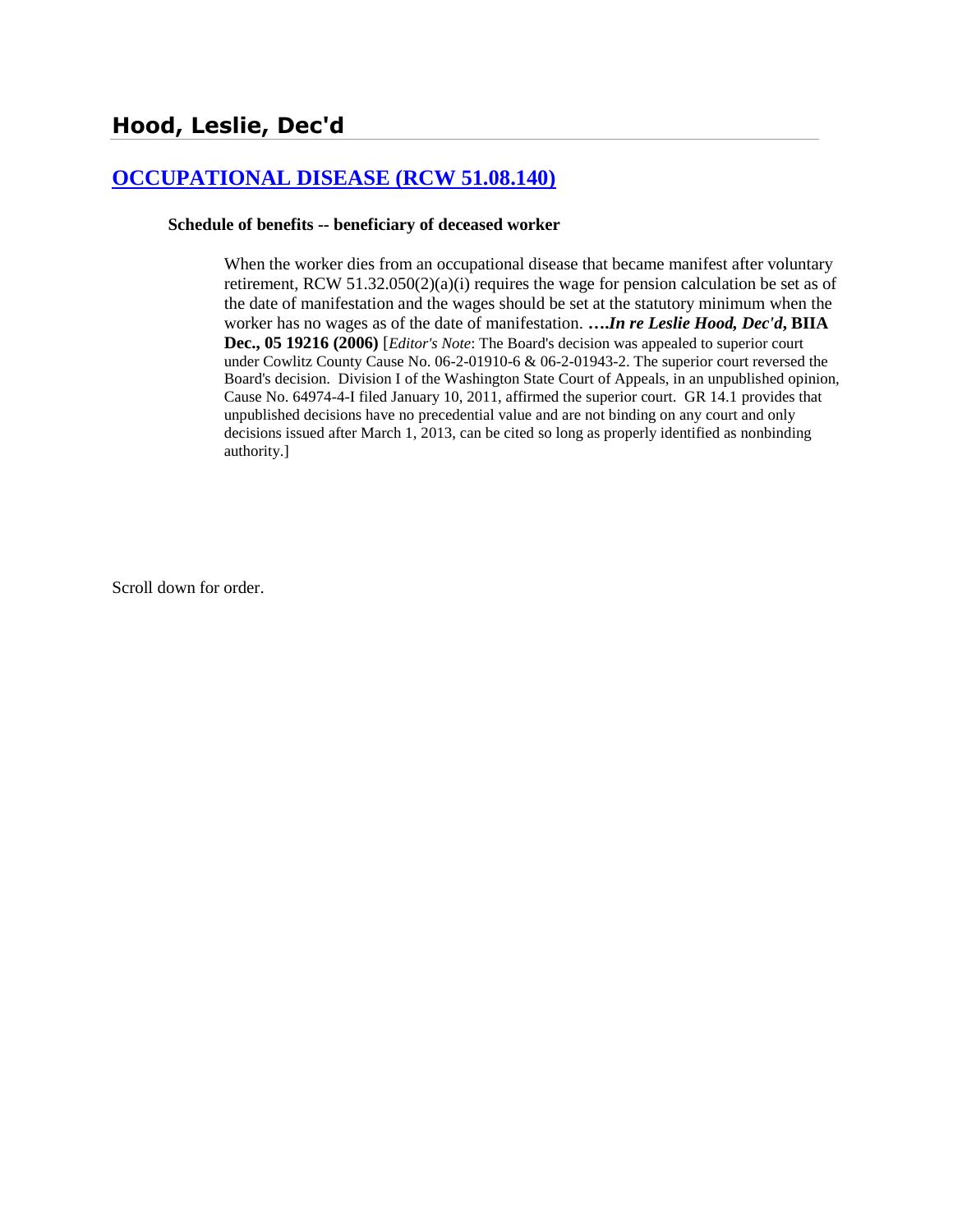# **BEFORE THE BOARD OF INDUSTRIAL INSURANCE APPEALS STATE OF WASHINGTON**

**)**

1

**IN RE: LESLIE W. HOOD, DEC'D ) DOCKET NOS. 05 19216 & 05 19216-A**

**CLAIM NO. W-682564 ) DECISION AND ORDER**

APPEARANCES:

2

3

4

- 5 6 Petitioner/Beneficiary, Irene M. Hood, by Law Office of William D. Hochberg, per Grady B. Martin
- 7 8 Self-Insured Employer, Weyerhaeuser Co. & Subsidiaries, by Weyerhaeuser Law Department, per
- 9 Jack S. Eng
- 10 11 Department of Labor and Industries, by The Office of the Attorney General, per
- 12 Eric Peterson, Assistant

13 14 15 16 17 18 19 20 21 22 The self-insured employer, Weyerhaeuser Co. & Subsidiaries, filed an appeal with the Board of Industrial Insurance Appeals on August 19, 2005, from an order of the Department of Labor and Industries dated June 30, 2005. This appeal was assigned Docket No. 05 19216. In this order, the Department affirmed the provisions of its prior order dated April 22, 2003. In the April 22, 2003 order, the Department corrected and superseded the provisions of a prior Department order dated April 19, 2003, and determined the benefits for this claim are to be based upon monthly wages of \$4,223.60 based on an hourly wage of \$23.589, dental insurance of \$73.52 per month, and married with no dependents. On September 13, 2005, the petitioner/beneficiary, Irene M. Hood, filed a cross-appeal, which was assigned Docket No. 05 19216-A. The Department order is **REVERSED AND REMANDED**.

23

# **DECISION**

24 25 26 27 28 Pursuant to RCW 51.52.104 and RCW 51.52.106, this matter is before the Board for review and decision on timely Petitions for Review filed by the claimant's beneficiary and the Department to a Proposed Decision and Order issued on June 5, 2006, in which the industrial appeals judge reversed and remanded the order of the Department dated June 30, 2005. All contested issues are addressed in this order.

29 30 31 32 The Board has reviewed the evidentiary rulings in the record of proceedings and finds that no prejudicial error was committed. The rulings are affirmed. We agree with the decision of our industrial appeals judge, but have granted review strictly to amend the Findings of Fact and to address certain arguments set forth by the parties.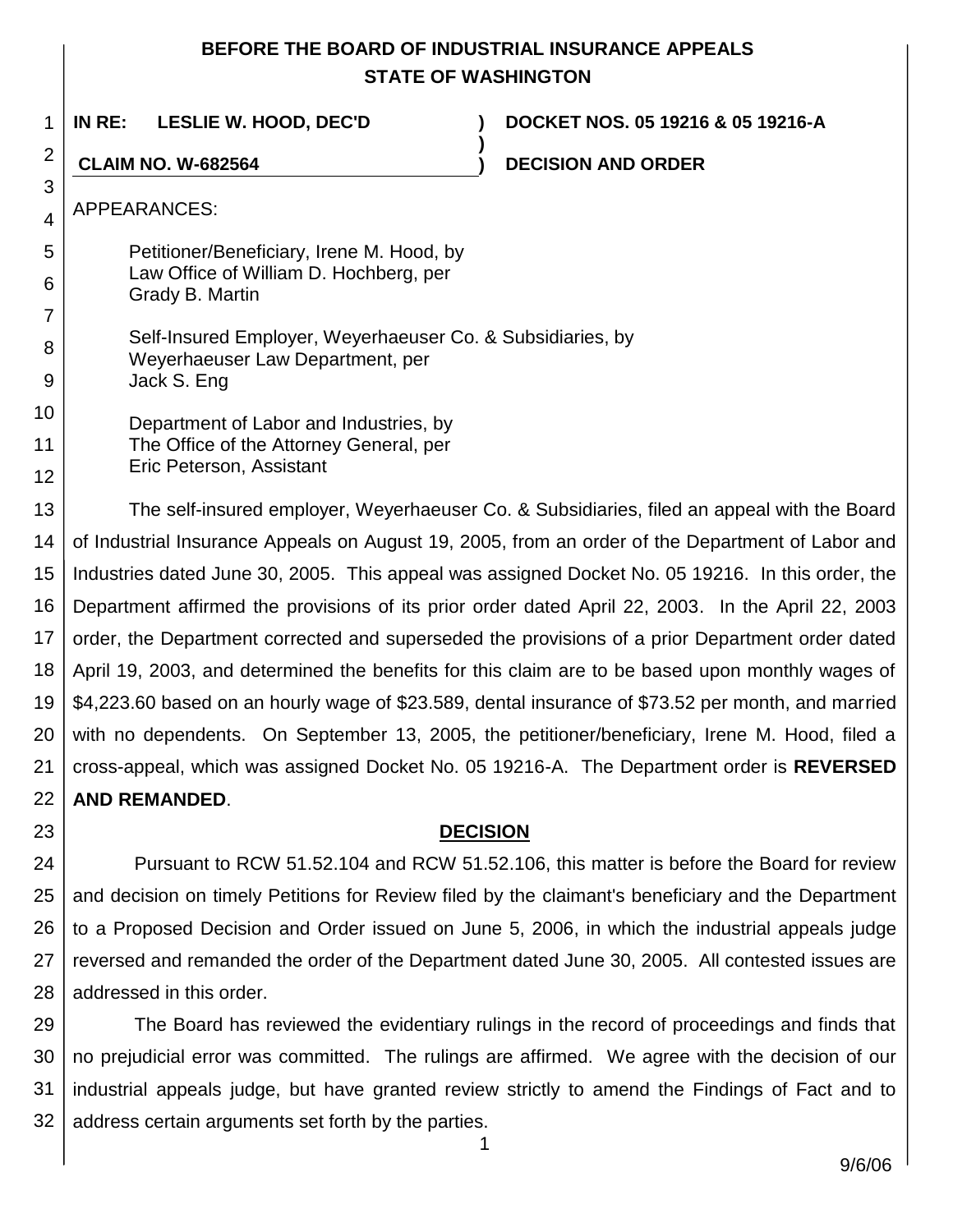1 2 3 4 The facts in this matter are simple and undisputed. Leslie W. Hood retired in 1990 at the age of 67. His retirement was motivated purely by his age and his desire to relax. At the time of his retirement, he was healthy. After his retirement in 1990, he did not hold any gainful employment whatsoever, nor did he make any attempt to obtain gainful employment.

5 6 In 1997, Mr. Hood was diagnosed with mesothelioma, and he died on August 28, 1999. His widow, Irene Hood, filed a timely claim for benefits as the surviving spouse.

7 8 9 10 11 On April 18, 2003, the Department issued an order in which it determined that Mr. Hood had died on August 28, 1999, and that his death was due to asbestos-related disease resulting from past injurious exposure to asbestos fibers in the course of his employment, that his last injurious exposure to asbestos was during his employment with Weyerhaeuser, and finally, it approved payment of benefits effective August 26, 1999, with a date of manifestation of January 24, 1997.

12 13 14 15 16 17 This order was appealed by the self-insured employer, and was litigated. A Proposed Decision and Order was issued on October 29, 2004, and in that order our industrial appeals judge specifically stated that the issue was whether the surviving spouse was entitled to pension benefits when the worker had voluntarily retired. The self-insured employer argued that because Mr. Hood had voluntarily retired, he was thus not eligible for pension benefits, and further that his surviving spouse was not eligible for death benefits pursuant to RCW 51.32.050.

18 19 20 21 22 23 24 25 26 27 28 In the Proposed Decision and Order issued on October 29, 2004, our industrial appeals judge determined that Mr. Hood died of an occupational disease and that his surviving spouse was entitled to death benefits pursuant to RCW 51.32.050. We note, parenthetically, this is exactly the same issue as that of *In re Dick T. Burness, Dec'd,* Dckt. Nos. 94 0988 & 94 0989 (July 24, 1995). This decision is not a Significant Decision; moreover, the only substantive discussion is in the dissent. As in the previous *Hood* matter, the exact issue was whether the surviving spouse was entitled to death benefits, where death occurred due to an occupational disease but after voluntary retirement. In neither case did the issue involve how much those death benefits would be; clearly, this issue was not before the Board in either situation. Finally, in the Proposed Decision and Order dated October 29, 2004, our industrial appeals judge also determined that the date of manifestation was January 24, 1997.

29 30 31 32 On April 19, 2003, the Department issued an order in which it set forth the benefit rate at which death benefits would be paid. On April 22, 2003, the Department issued another order superseding the order of April 19, 2003, in which the Department changed the benefit rate very slightly, and stated that benefits for this claim are based on monthly wages of \$4,223.60; based on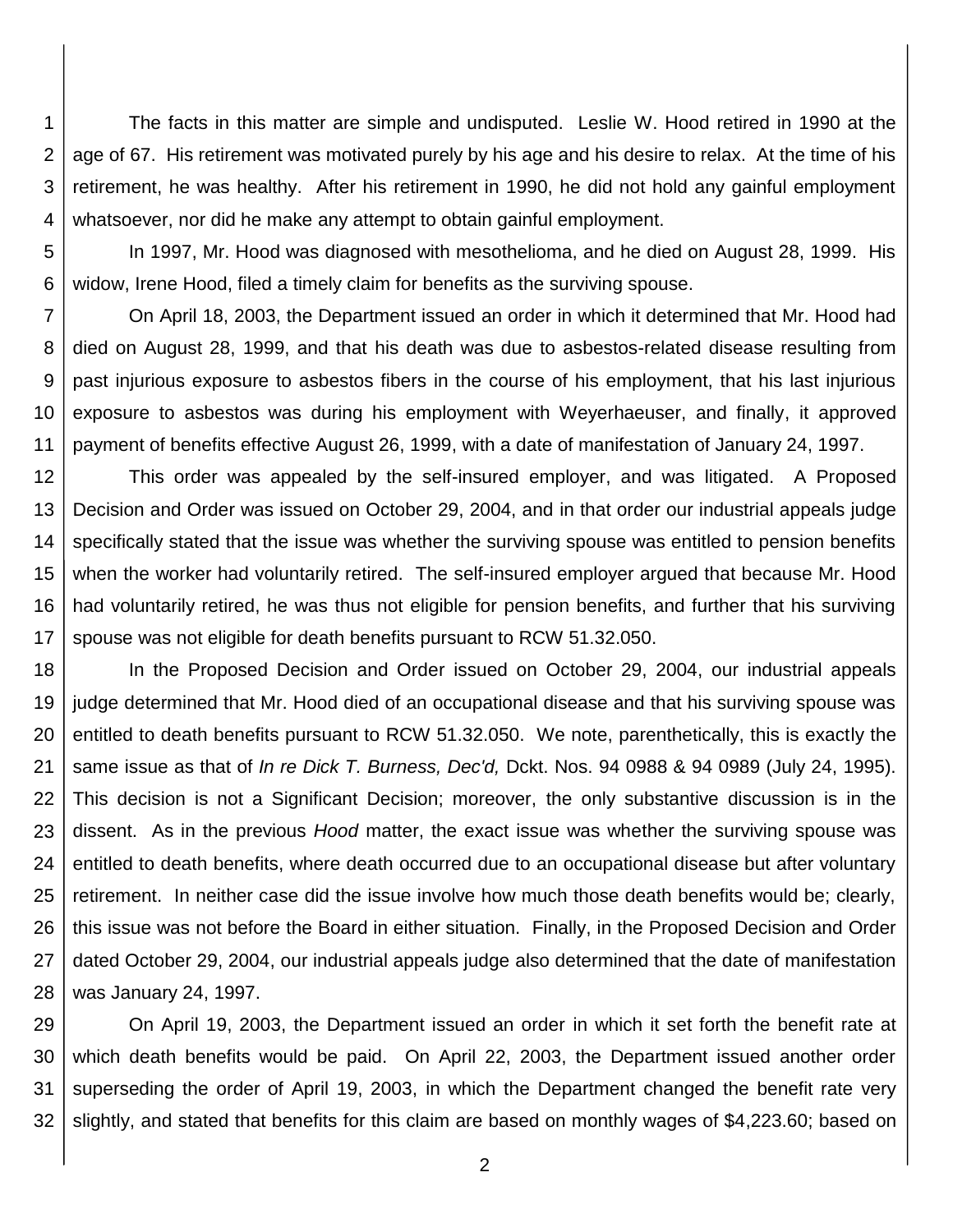1 2 3 4 5 6 7 8 an hourly wage of \$23.589; dental insurance valued at \$73.52 per month; and status as married with no dependents. The self-insured employer duly protested the April 19, 2003 order, and did not protest the April 22, 2003 order until July 16, 2004. On November 1, 2004, the Department issued an order in which it declined to reconsider the order of April 22, 2003, due to the fact that the protest was not timely filed. On appeal, the parties entered into an Order on Agreement of Parties that Weyerhaeuser's protest of the April 22, 2003 order was timely filed, and remanded the matter to the Department for reconsideration. On June 30, 2005, the Department issued an order in which it affirmed the order of April 22, 2003, and this order is the subject matter of this appeal.

9 10 11 12 13 14 15 16 17 18 The Department order of April 22, 2003, was based on a Department policy that directs the Department to use RCW 51.32.050(6) to determine benefits for the surviving spouse of a worker who dies as a result of the occupational disease, even though the worker was voluntarily retired at the time. RCW 51.32.050(6) provides that for claims filed prior to July 1, 1986, if the worker dies during a period of permanent total disability, the surviving spouse is entitled to benefits as if the death resulted from the injury as provided in subsections (2) through (4) of that section. Those sections again refer to what portion of the worker's wages shall be paid. The Department, however, interprets this policy to mean that where a worker dies as a result of the occupational disease or industrial injury, even though he or she had voluntarily retired, the wages upon which death benefits shall be calculated are those earned by the worker at the time of his retirement.

19 20 21 22 23 The self-insured employer appealed this order, and moved for summary judgment to reverse the Department order and to direct the Department to calculate benefits using the date of manifestation, pursuant to RCW 51.32.180 and *Kilpatrick v. Department of Labor & Indus.*, 125 Wn.2d 222 (1994). Since the date of manifestation is January 24, 1997, Mr. Hood did not have earnings, and the provisions of RCW 51.32.050(2)(a)(i) control:

- 24 25 26 (2)(a) Where death results from the injury, a surviving spouse of a deceased worker eligible for benefits under this title shall receive monthly for life or until remarriage payments according to the following schedule:
	- (i) If there are no children of the deceased worker, sixty percent of the wages of the deceased worker but not less than one hundred eighty-five dollars;

30 31 Thus, the self-insured employer takes the position that the benefits accruing to Ms. Hood shall be \$185 per month.

32

27

28

29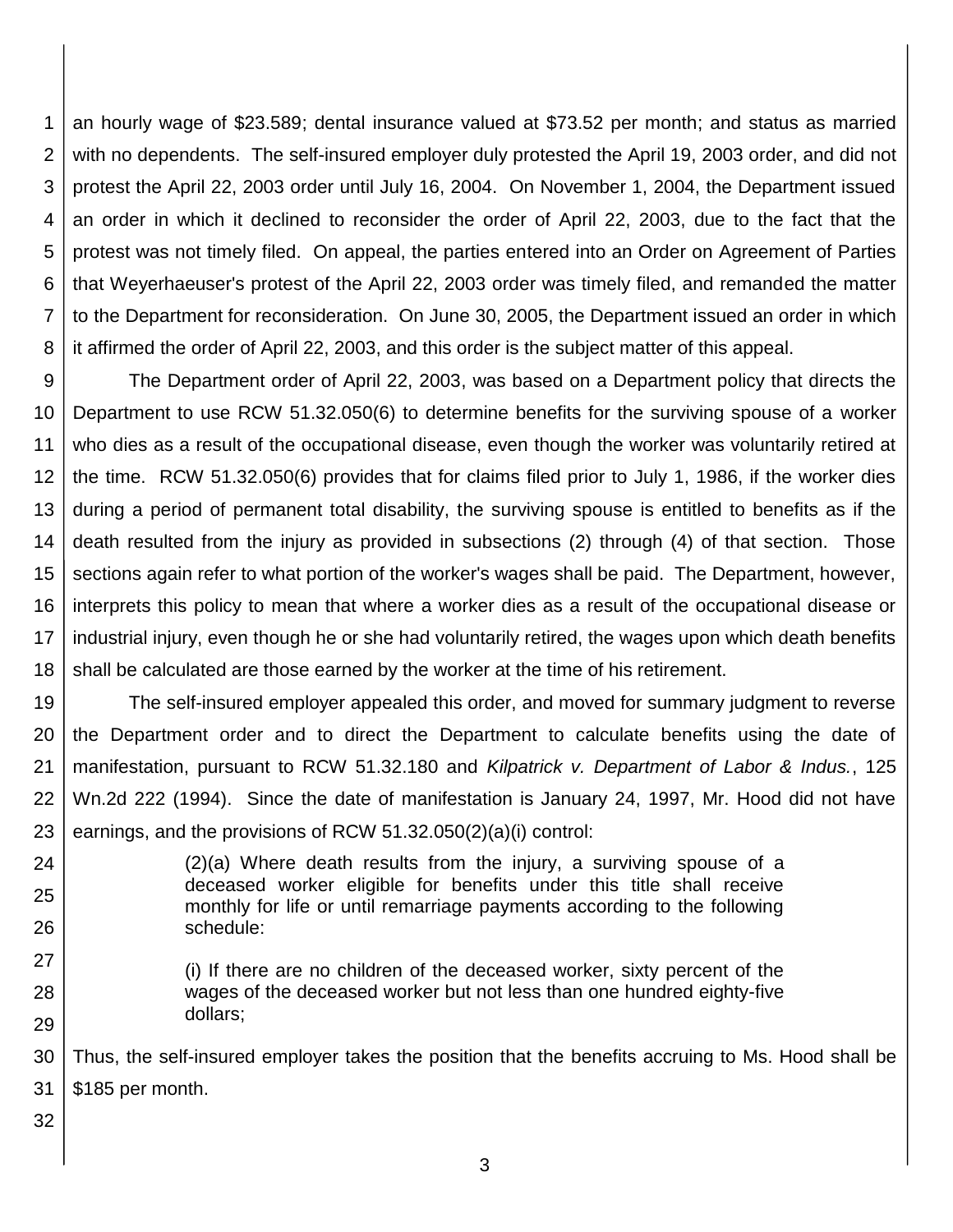1 2 3 4 5 In response to this, the claimant moved for partial summary judgment, arguing that the order was incorrect, since Mr. Hood also had health care benefits equal to \$200 per month, that the order should be reversed and this matter remanded and for an order to issue that again bases the survivor's benefits on Mr. Hood's wages at the time of retirement, including the \$200 in health care benefits.

6 7 8 9 10 11 12 13 Our industrial appeals judge correctly determined that the Department order was wrong. While the policy may direct the pension adjudicator to use RCW 51.32.050(6), that section, by its very terms, limits its application to those claims filed prior to 1986, which is not the case herein. Moreover, those sections again make reference to "wages of the deceased worker." For purposes of calculating the base wages for calculation of monthly benefits, the statute and the case law is clear: the Department must use the wages at the time of injury, or, in the case of occupational disease, the date of manifestation. Since Mr. Hood had voluntarily retired prior to the date of manifestation, and was receiving no wages, the provisions of RCW 51.32.050(2)(a)(i) control.

14 15 16 17 18 19 20 The surviving spouse argues that the Proposed Decision and Order issued on October 29, 2004, is res judicata for the proposition that Ms. Hood should receive benefits using the wages at the time of retirement; this, however, is not the case. In the Proposed Decision and Order of October 29, 2004, our industrial appeals judge determined only that Ms. Hood should receive benefits; she did not, however, address the rate at which death benefits should be paid. This issue is properly before the Board at this time. Similarly, the decision in *Burness* addresses only the issue whether benefits should be paid, not the rate at which they should be paid.

21 22 23 24 25 26 Finally, both the Department and the surviving spouse argue that the statute concerning this matter is ambiguous, and that as such, it should be liberally construed to effect the goals of the Industrial Insurance Act, and thus the Board should permit use of the worker's wages at the time of retirement. We agree that the statute is to be liberally construed, but we find no ambiguity. This matter is clearly controlled by RCW 51.32.050(2)(a)(i), and the benefits accruing to the surviving spouse shall be those specified in the statute.

27 28 29 30 31 32 Accordingly, the claimant's Motion for Summary Judgment is denied, and the self-insured employer, Weyerhaeuser Co. & Subsidiaries, is entitled to summary judgment as a matter of law, pursuant to CR 56, and the Department order of June 30, 2005 is incorrect, and should be reversed and this matter remanded to the Department with direction to issue a further order in which it determines that the monthly benefits to accrue to the surviving spouse, Ms. Hood, shall be those specified in RCW 51.32.050(2)(a)(i).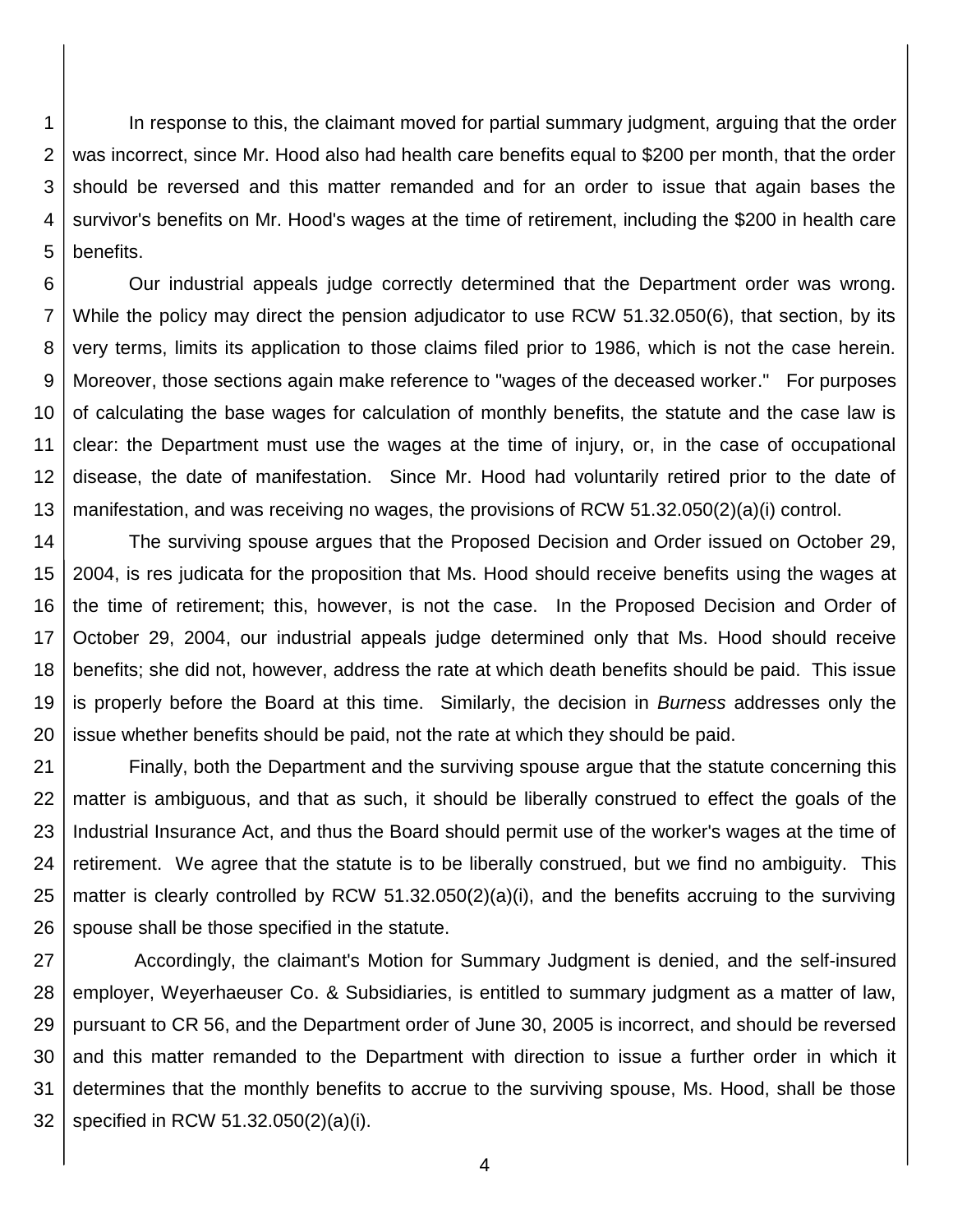#### **FINDINGS OF FACT**

1

2

3

4

5

6

7

8

9

10

11

12

13

14

15

16

17

18

19

20

21 22

23

24

25

26

27

28

29

30

31

- 1. On August 28, 1999, Leslie W. Hood died. On June 4, 2001, the claimant's spouse, Irene M. Hood, filed an application for death benefits with the Department of Labor and Industries. The claim was allowed and the date of manifestation was established as January 24, 1997. On April 19, 2003, the Department issued an order in which it determined the benefits for the claim are to be based on monthly wages of \$4,225.12 based on an hourly wage of \$23.589, dental insurance of \$73.52 per month, and married with no dependents. On April 22, 2003, the Department issued an order in which it corrected and superseded its prior order dated April 19, 2003, and held that benefits for the claim are to be based on monthly wages of \$4,223.60 based on an hourly wage of \$23.589, dental insurance of \$73.52 per month, and married with no dependents. On April 30, 2003, the Department received a Protest and Request for Reconsideration filed on behalf of the self-insured employer from the original April 19, 2003 Department order.
- On July 16, 2004, the Department received a Protest and Request for Reconsideration filed on behalf of the self-insured employer from the April 22, 2003 Department order. On November 1, 2004, the Department issued an order in which it held that the Department denied reconsideration of the order dated April 22, 2003, for lack of jurisdiction as the protest was not received within the statutory time limitations and held that the order was considered final and binding. On November 29, 2004, the Board of Industrial Insurance Appeals received a Notice of Appeal filed on behalf of the self-insured employer from the November 1, 2004 order. On June 22, 2005, an Order on Agreement of Parties was issued in which the Board directed the Department to find that the self-insured employer's protest of the April 22, 2003 order was timely filed, to reconsider the order dated April 22, 2003, and to take such further action as is appropriate under the laws and the facts. On June 30, 2005, the Department issued an order in which it affirmed the provisions of the April 22, 2003 Department order. On August 19, 2005, the Board received a Notice of Appeal filed on behalf of the self-insured employer from the June 30, 2005 order. On August 29, 2005, the Board issued an Order Granting Appeal. On September 13, 2005, the petitioner/beneficiary, Irene M. Hood, filed a cross-appeal from the June 30, 2005 order. The cross-appeal was granted on September 23, 2005.
	- 2. The evidence submitted by the parties establishes that there are no genuine issues as to any material fact in these appeals.
	- 3. Leslie W. Hood voluntarily retired in 1990 and did not hold any gainful employment from the date of his retirement until his death in 1999.
	- 4. The date of manifestation for Mr. Hood's occupational disease of mesothelioma is January 24, 1997.